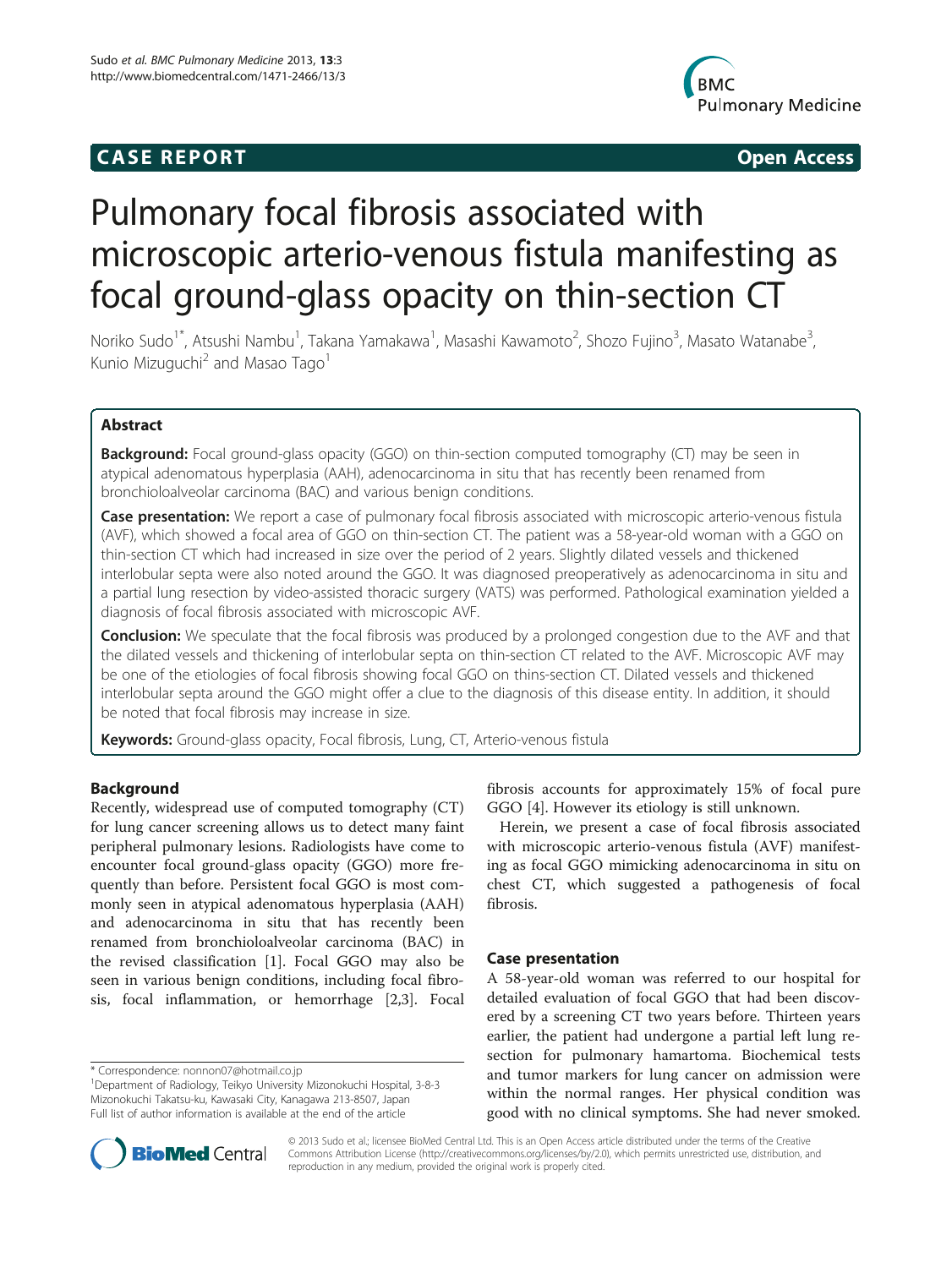

Chest thin-section CT scan showed a 10-mm pure GGO with a well-defined and smooth margin in the right upper lobe (Figure 1a). In addition, slightly dilated veins and thickening of interlobular septa were seen around the focal GGO (Figure 1a, b).

The focal GGO was identifiable also on the previous CT for lung cancer screening when viewed retrospectively (Figure 2). It had increased in size for 2 years. The lesion was not identified on chest radiograph. Adenocarcinoma in situ was considered likely due to the presence of an interval increase of the GGO. The lesion was resected by video-assisted thoracic surgery (VATS). It was unidentifiable during the surgery. Histopathological



Figure 2 Screening chest CT at 2 years before CT examination at our hospital. A 7mm slice thickness CT shows a faint pure GGO in the right upper lobe (arrow), which is smaller than that of Figure 1.

examination of the resected lung tissue revealed no evidence of malignancy but abnormally dilated arterioles, venules and lymph ducts with an area of peripheral focal fibrosis consisting of congestion, fibrotic septal thickening with preservation of the intraalveolar airspaces (Figure [3](#page-2-0)a–c). This focal fibrosis was considered to correspond to the focal GGO on thin-section CT. The dilated arterioles had thickened walls and were directly communicating with the venules (Figure [3c](#page-2-0)). These histopathological findings were similar to those of arteriovenous malformation (AVM). However, the present case showed no significant evidence of nidus and it was unknown whether these vascular abnormalities were congenital or not. Therefore, we regarded it as microscopic AVF.

# **Discussion**

Pure GGO that is persistently (either no change or an increase in diameter for  $\geq 1$  month) present on serial thin-section CT scans suggests the possibility of AAH, adenocarcinoma in situ, pulmonary lymphoproliferative disorder, or organizing pneumonia/focal fibrosis [[5\]](#page-3-0). The most common diseases showing persistent focal GGO are AAH and adenocarcinoma in situ. Focal fibrosis is a relatively rare disease entity constituting 15–21% of persistent focal GGO [\[3](#page-3-0),[4](#page-3-0)].

The pathogenesis of focal fibrosis is still not well understood. It may represent a focal tissue response to local lung injury due to infection or radiation, drug, or physical pressure [\[6](#page-3-0)]. In our case, microscopic AVF coexisted with the focal fibrosis. We speculate that prolonged localized congestion caused by AVF lead to focal tissue fibrosis. Of note in our case is that the focal fibrosis had increased in size during the time interval between the two CT examinations. As congestion associated with AVF is considered a chronic pathophysiological process, the fibrosis may have gradually extended.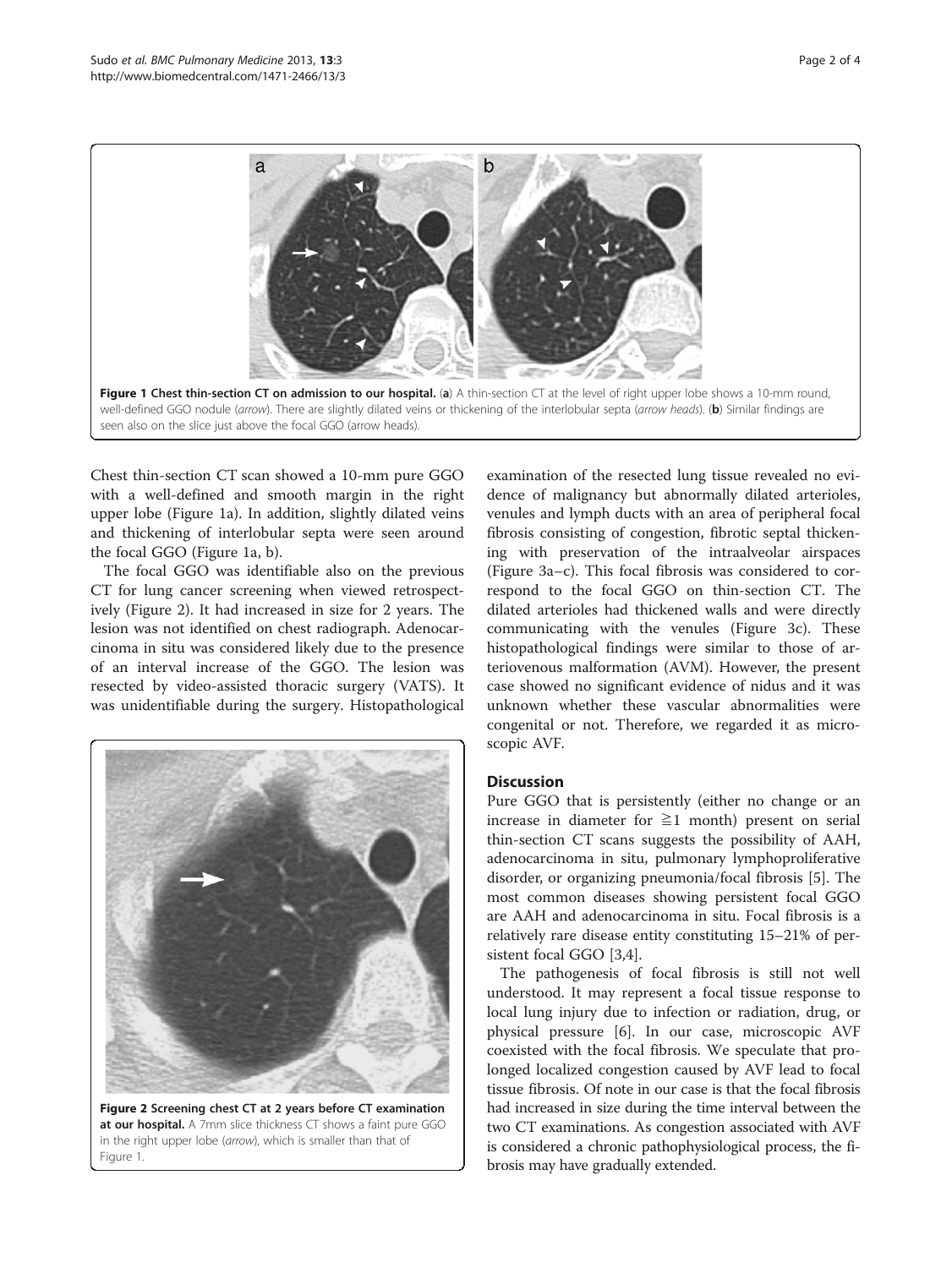<span id="page-2-0"></span>

Focal fibrosis has been described as sharply demarcated nodular GGO with a maximal diameter of less than 2 cm on thin-section CT [\[4](#page-3-0)]. Solid components which pathologically correspond to compact fibrotic foci or alveolar collapse may be present. These imaging features are shared by both focal fibrosis and AAH/ adenocarcinoma in situ. Therefore, the differentiation between these lesions by CT images is difficult. One possible discriminating feature may be that focal fibrosis does not increase in size over a considerable period of time [\[6](#page-3-0)]. However, our case showed an interval growth over a few years.

F-18 fluorodeoxyglucose positron emission tomography  $(^{18}F-FDG$  PET) has increasingly been used in the evaluation of lung cancer. It is also useful for differentiating between malignant and benign nodules. However, as for focal GGO, it has been shown that  $^{18}$ F-FDG PET has limited value in the evaluation of focal GGOs for determining nodule malignancy and staging in comparison with solid nodules. Chun et al. [\[7\]](#page-3-0) reported that in pure GGOs, both inflammation and malignancy showed an SUV less than 1.0 and did not show a statistically significant difference. Therefore, <sup>18</sup>F-FDG PET is considered

to contribute little to the differentiation between adenocarcinoma in situ and focal fibrosis.

A well-known imaging feature of pulmonary AVF is dilatation of the feeding artery and draining vein with a nodular area where these vessels join. We couldn't see such a nodular area in our case probably because the AVF was microscopic and thus was too small to see on CT. However, slightly dilated veins and thickened interlobular septa were demonstrated around the focal GGO on thin-section CT. We think that these findings related to the AVF and may be a clue to the differentiation between this disease entity and AAH/adenocarcinoma in situ.

## Conclusions

In summary, we presented a rare case of focal fibrosis associated with microscopic AVF that showed focal GGO on thin-section CT. To our knowledge, this is the first report of this disease entity. Although the CT findings are similar to those of AAH/adenocarcinoma in situ, dilated vessels and thickened interlobular septa around the GGO might offer a clue to the differential